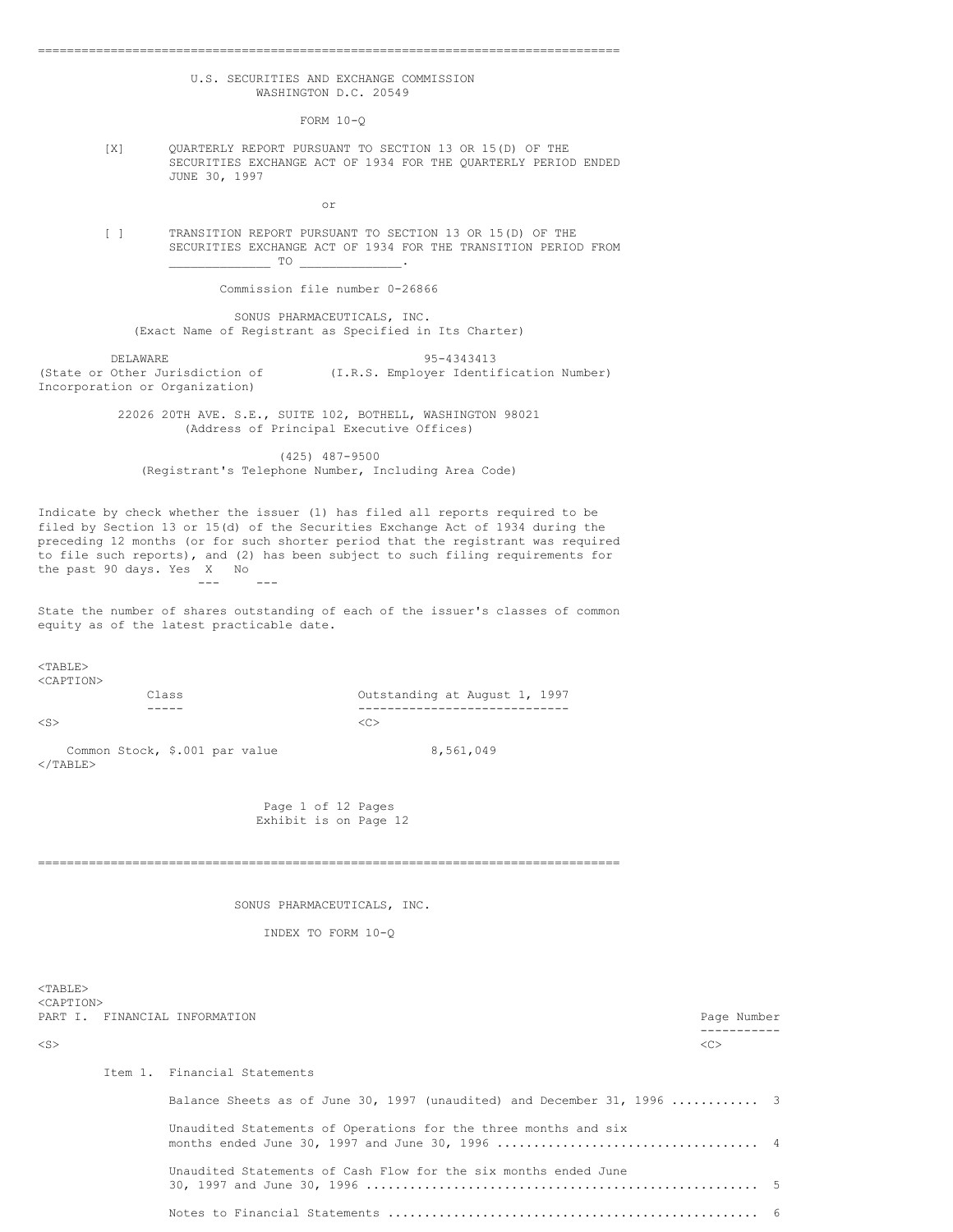| Item 2. Management's Discussion and Analysis of Financial Condition and |  |
|-------------------------------------------------------------------------|--|
| PART II. OTHER INFORMATION                                              |  |
| Item 4. Submission of Matters to a Vote of Securities Holders  10       |  |
|                                                                         |  |
| $<$ /TABLE>                                                             |  |

ITEM 1. FINANCIAL STATEMENTS

2

# SONUS PHARMACEUTICALS, INC.

# BALANCE SHEETS

<TABLE> <CAPTION>

|                                                                                                                                                     | JUNE 30,<br>1997<br>------------                                  | DECEMBER 31,<br>1996<br>------------                 |
|-----------------------------------------------------------------------------------------------------------------------------------------------------|-------------------------------------------------------------------|------------------------------------------------------|
| $<$ S $>$<br>ASSETS                                                                                                                                 | $<<$ $>$<br>(UNAUDITED)                                           | $<<$ $>$                                             |
| Current assets:<br>Prepaid expenses and other current assets                                                                                        | \$6,447,837<br>20,302,030<br>353,426<br>-------------             | \$7,236,615<br>17,894,450<br>397,733<br>____________ |
|                                                                                                                                                     | 27, 103, 293                                                      | 25,528,798                                           |
| Equipment, furniture and leasehold improvements, net of accumulated<br>depreciation of \$1,411,495 and \$1,144,721                                  | 1,387,289<br>56,055<br>____________                               | 1,168,503<br>64,878<br>____________                  |
|                                                                                                                                                     | \$28,546,637<br>------------                                      | \$26, 762, 179<br>------------                       |
| LIABILITIES AND STOCKHOLDERS' EQUITY<br>Current liabilities:<br>Accounts payable and accrued expenses                                               | \$5,000,000<br>2,406,994<br>1,910,142<br><b>Contract Contract</b> | \$5,000,000<br>2,203,806<br>1,213,563<br>1,000,000   |
| Current portion of capitalized lease obligations                                                                                                    | 216,989<br>-------------                                          | 228,049<br>------------                              |
|                                                                                                                                                     | 9,534,125                                                         | 9,645,418                                            |
| Capitalized lease obligations, less current portion<br>Commitments<br>Stockholders' equity:<br>Preferred stock, \$.001 par value:                   | 155,021                                                           | 239,511                                              |
| $5,000,000$ authorized; no shares issued or outstanding<br>Common stock, \$.001 par value:<br>20,000,000 shares authorized; 8,561,049 and 8,530,911 |                                                                   |                                                      |
| shares issued and outstanding in 1997 and 1996, respectively.                                                                                       | 34,480,413                                                        | 34, 275, 015                                         |
|                                                                                                                                                     | (15, 593, 943)<br>(28, 979)<br>-------------                      | (17, 355, 374)<br>(42, 391)<br>____________          |
|                                                                                                                                                     | 18,857,491<br>-------------                                       | 16,877,250<br>____________                           |
| Total liabilities and stockholders' equity                                                                                                          | \$28,546,637<br>-------------                                     | \$26, 762, 179<br>============                       |
| $2$ /mantrs                                                                                                                                         |                                                                   |                                                      |

 $<$ /TABLE>

See accompanying notes.

3 SONUS PHARMACEUTICALS, INC.

STATEMENTS OF OPERATIONS (UNAUDITED)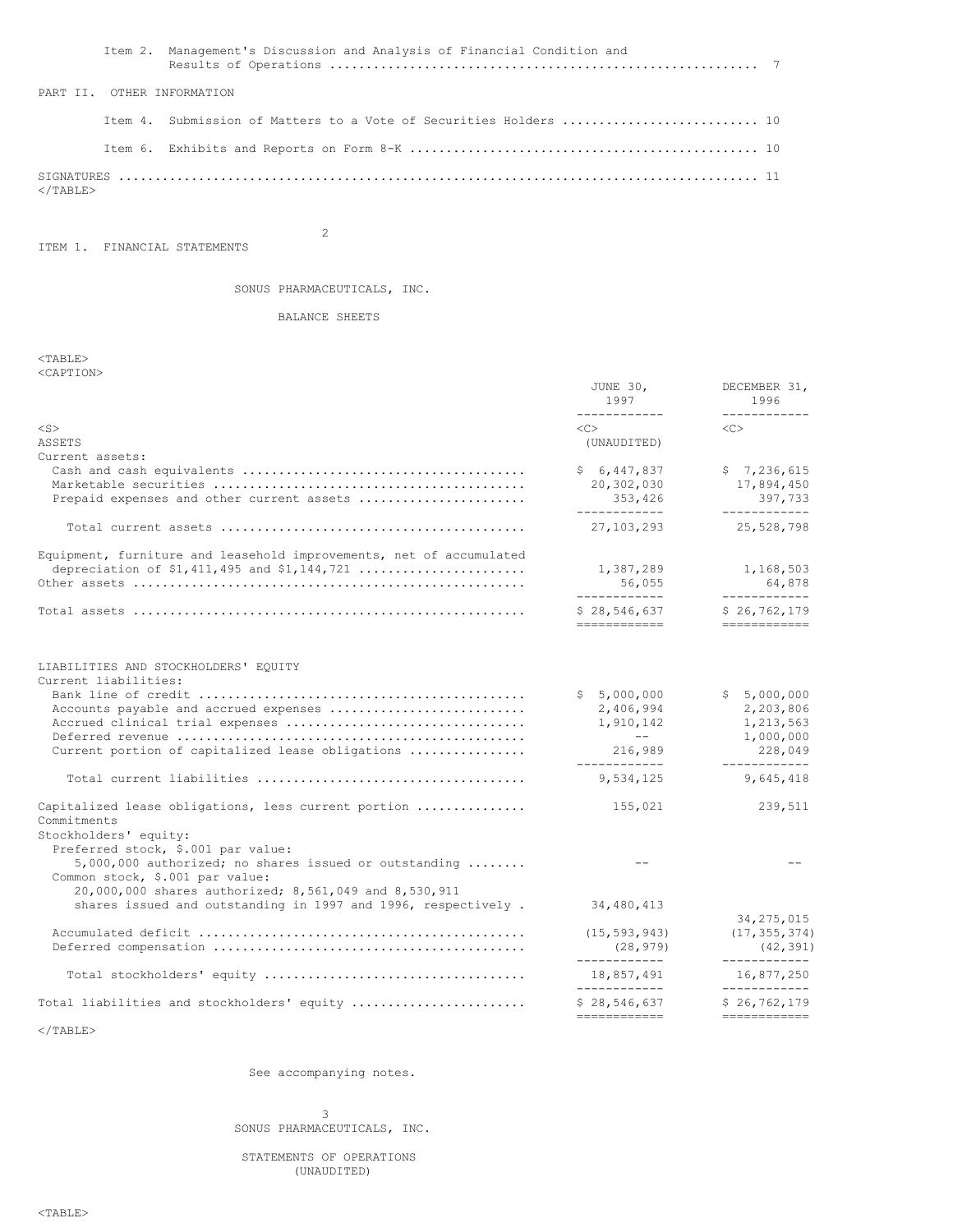<CAPTION>

|                                                                               | THREE MONTHS ENDED<br>JUNE 30,<br>------------------------------- |                                                                                                                              | SIX MONTHS ENDED<br>JUNE 30,<br>-------------------------------                                                                                                                                                                              |                                        |  |
|-------------------------------------------------------------------------------|-------------------------------------------------------------------|------------------------------------------------------------------------------------------------------------------------------|----------------------------------------------------------------------------------------------------------------------------------------------------------------------------------------------------------------------------------------------|----------------------------------------|--|
|                                                                               |                                                                   | 1997 1996                                                                                                                    | 1997 1996                                                                                                                                                                                                                                    | ___________                            |  |
| $<$ S><br>Revenues:                                                           | $\langle C \rangle$                                               | $\langle$ C> $\langle$ C>                                                                                                    | $\langle C \rangle$                                                                                                                                                                                                                          | $\langle C \rangle$                    |  |
| Collaborative agreements                                                      | \$4,700,000                                                       | \$4,400,000                                                                                                                  | \$9,800,000                                                                                                                                                                                                                                  | \$4,800,000                            |  |
| Operating expenses:<br>Research and development<br>General and administrative | 2,909,339<br>1,626,738<br>-----------                             | 2,666,119<br>809,233<br>-----------                                                                                          | 5,493,325<br>2,814,348<br>-----------                                                                                                                                                                                                        | 6,884,399<br>1,735,745<br>-----------  |  |
|                                                                               | 4,536,077<br>------------                                         | 3,475,352<br>___________                                                                                                     | 8,307,673 8,620,144<br>___________                                                                                                                                                                                                           | ------------                           |  |
| Operating income (loss)                                                       | 163,923                                                           | 924,648                                                                                                                      | 1,492,327                                                                                                                                                                                                                                    | (3, 820, 144)                          |  |
| Other income (expense):<br>Interest income<br>Interest expense                | 271,030<br>(29, 360)<br>-----------                               | 169,486<br>(73, 212)<br>___________                                                                                          | 521,001<br>(61, 548)<br>___________                                                                                                                                                                                                          | 302,057<br>(128, 695)                  |  |
| Income (loss) before income<br>taxes<br>Income taxes                          | 405,593                                                           | 1,020,922<br>40,000<br>-----------                                                                                           | 1,951,780<br>190,000<br>___________                                                                                                                                                                                                          | (3, 646, 782)<br>80,000<br>----------- |  |
| Net income (loss)                                                             | \$405,593<br>===========                                          | \$980.922<br>===========                                                                                                     | \$1.761.780<br>===========                                                                                                                                                                                                                   | \$ (3, 726, 782)                       |  |
| Net income (loss) per share                                                   | $\sim 0.04$<br>===========                                        | $\sin 0.11$<br>and the companies of the companies of the companies of the companies of the companies of the companies of the | $\sim$ 0.19<br>and the component of the component of the component of the component of the component of the component of the component of the component of the component of the component of the component of the component of the component | \$ (0.44)                              |  |
| Shares used in computation<br>of net income (loss) per<br>share               | 9,425,283                                                         | 9,090,945<br>===========                                                                                                     | 9,461,844                                                                                                                                                                                                                                    | 8,455,550<br>-----------               |  |

 $<$ /TABLE>

See accompanying notes.

## 4 SONUS PHARMACEUTICALS, INC.

STATEMENTS OF CASH FLOWS (UNAUDITED)

<TABLE> <CAPTION>

|                                                                    | ---------------------------------- |                                |  |
|--------------------------------------------------------------------|------------------------------------|--------------------------------|--|
|                                                                    | 1997 1996                          | ____________                   |  |
| $<$ S $>$                                                          | $\langle$ C $>$                    | <<                             |  |
| OPERATING ACTIVITIES:                                              |                                    |                                |  |
|                                                                    | \$1,761,780                        | \$(3, 726, 782)                |  |
| Adjustments to reconcile net income (loss) to net cash provided by |                                    |                                |  |
| (used in) operating activities:                                    |                                    |                                |  |
|                                                                    | 266,774                            | 199.315                        |  |
| Amortization of premium (discount) on marketable securities        | (34, 444)                          | (36, 186)                      |  |
|                                                                    | 13,412                             | 25,579                         |  |
|                                                                    | 15,524                             | $ -$                           |  |
| Changes in operating assets and liabilities:                       |                                    |                                |  |
|                                                                    | 53,130                             | 95,665                         |  |
|                                                                    | 203,188                            | (368, 307)                     |  |
|                                                                    | 696,579                            | 908,412                        |  |
|                                                                    | (1,000,000)                        | $- -$                          |  |
| Net cash provided by (used in) operating activities                | -------------<br>1,975,943         | -------------<br>(2, 902, 304) |  |
| INVESTING ACTIVITIES:                                              |                                    |                                |  |
| Purchases of equipment, furniture and leasehold improvements       | (485, 560)                         | (268, 608)                     |  |
|                                                                    | (20, 411, 451)                     | (34, 462, 353)                 |  |
| Proceeds from sale of marketable securities                        | 10,666,192                         | 36, 382, 879                   |  |
| Proceeds from maturities of marketable securities                  |                                    | 7,356,249 972,707              |  |
| Net cash provided by (used in) investing activities                | (2, 874, 570)                      | 2,624,625                      |  |
|                                                                    |                                    |                                |  |
| FINANCING ACTIVITIES:                                              |                                    |                                |  |
|                                                                    | 10,000,000                         | 11,400,000                     |  |
|                                                                    |                                    | $(10,000,000)$ $(11,400,000)$  |  |
| Repayment of capitalized lease obligations                         | (95, 550)                          | (118, 633)                     |  |

SIX MONTHS ENDED JUNE 30,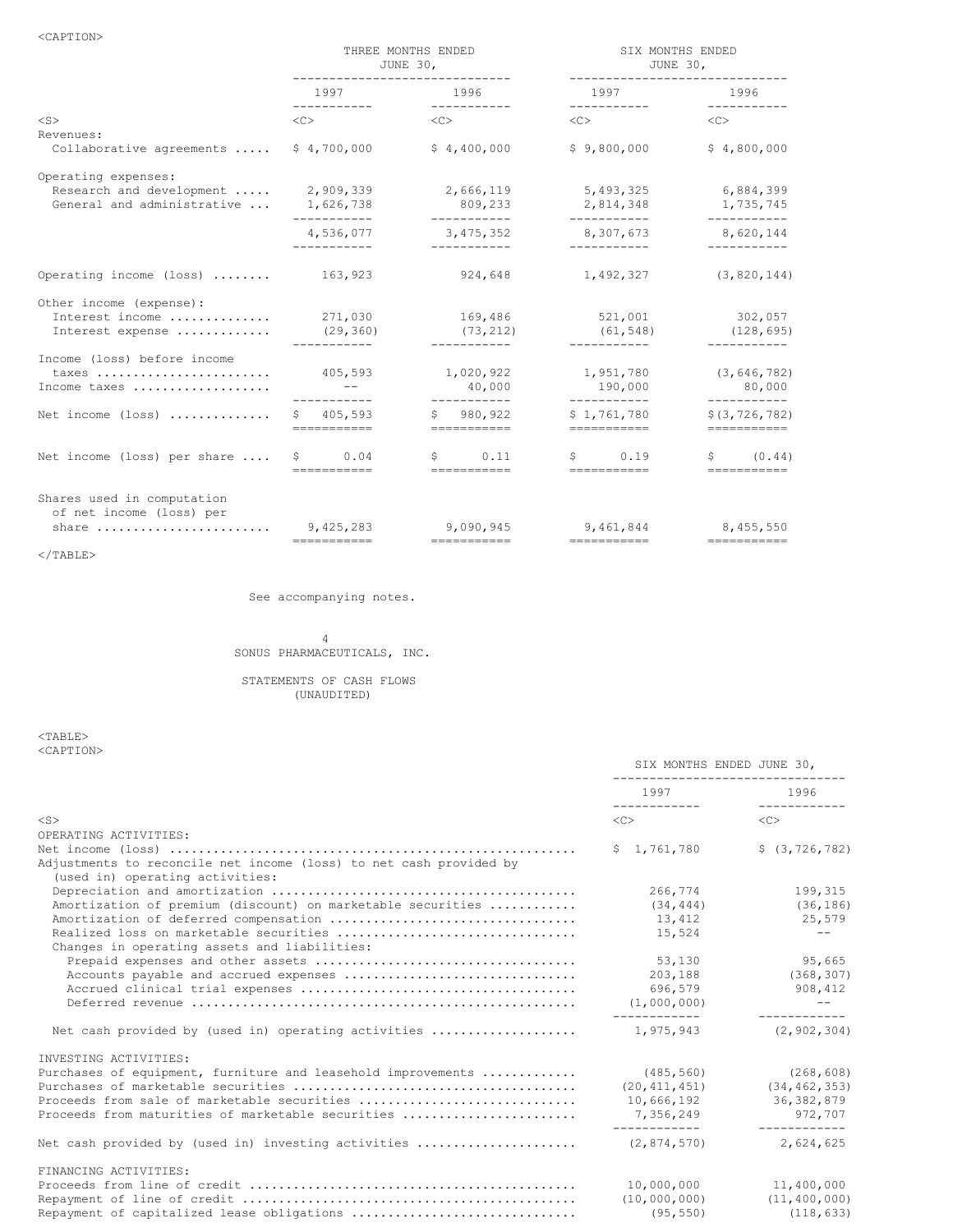| Proceeds from issuance of common stock and warrants                                                    | 205,399                                 |           | 4,109,377<br>------------              |
|--------------------------------------------------------------------------------------------------------|-----------------------------------------|-----------|----------------------------------------|
| Net cash provided by financing activities                                                              | 109,849                                 |           | 3,990,744<br>------------              |
| Change in cash and cash equivalents for the period<br>Cash and cash equivalents at beginning of period | (788, 778)<br>7,236,615<br>------------ |           | 3,713,065<br>5,656,620<br>------------ |
| Cash and cash equivalents at end of period                                                             | \$6,447,837                             |           | \$9,369,685                            |
| Supplemental cash flow information:<br>$<$ /TABLE>                                                     | \$<br>61,248<br>40,000                  | -S<br>\$. | 134,246<br>80,000                      |

See accompanying notes

5 SONUS PHARMACEUTICALS, INC. NOTES TO FINANCIAL STATEMENTS (UNAUDITED)

#### 1. BASIS OF PRESENTATION

The unaudited financial statements have been prepared in accordance with generally accepted accounting principles for interim financial information and with the instructions to Form 10-Q. Accordingly, they do not include all of the information and footnotes required to be presented for complete financial statements. The accompanying financial statements reflect all adjustments (consisting only of normal recurring items) which are, in the opinion of management, necessary for a fair presentation of the results for the interim periods presented.

The financial statements and related disclosures have been prepared with the assumption that users of the interim financial information have read or have access to the audited financial statements for the preceding fiscal year. Accordingly, these financial statements should be read in conjunction with the audited financial statements and the related notes thereto included in the Form 10-K for the year ended December 31, 1996.

### 2. RECENT PRONOUNCEMENTS

In February 1997, the Financial Accounting Standards Board issued Statement No. 128, Earnings per Share, which is required to be adopted on December 31, 1997. The new rule will require specific disclosure of both diluted earnings per share and earnings per share calculated without the dilutive impact of stock options or convertible securities. When adopted there will be no material difference between reported earnings per share and diluted earnings per share for any period presented.

6 ITEM 2. MANAGEMENT'S DISCUSSION AND ANALYSIS OF FINANCIAL CONDITION AND RESULTS OF OPERATIONS

### OVERVIEW

Since its inception in October 1991, the Company has engaged in the research and development of proprietary contrast agents for use in ultrasound imaging. The Company has financed its research and development and clinical trials through payments received under agreements with its collaborative partners, private equity and debt financings, and an initial public offering completed in October 1995. Clinical trials of the Company's principal product under development, EchoGen(R) Emulsion, began in January 1994. The Company has completed various Phase 1, 2 and Phase 3 clinical trials of EchoGen since 1994 and, in August 1996 submitted a New Drug Application ("NDA") with the United States Food and Drug Administration ("FDA"). In November 1996, the Company submitted a Marketing Authorization Application ("MAA") for EchoGen with the European Medicines Evaluation Agency ("EMEA").

On April 21, 1997, the United States District Court for the District of Columbia issued an order of preliminary injunction against the FDA from continuing any approval or review procedures with respect to EchoGen and three other ultrasound contrast agents until the FDA resolved the merits of various Citizen Petitions that were filed with the FDA. The Citizen Petition filed by SONUS asked that all ultrasound contrast agents be regulated through the Center for Drug Evaluation and Research ("CDER") rather than through the Center for Devices and Radiological Health ("CDRH"). Two other Citizen Petitions were filed with the FDA on the same issue. On July 29, 1997, the FDA released a consolidated response to the Citizen Petitions with a determination that all ultrasound contrast agents will be regulated as drugs rather than as devices and on August 5, 1997, the court lifted the injunction on the FDA, allowing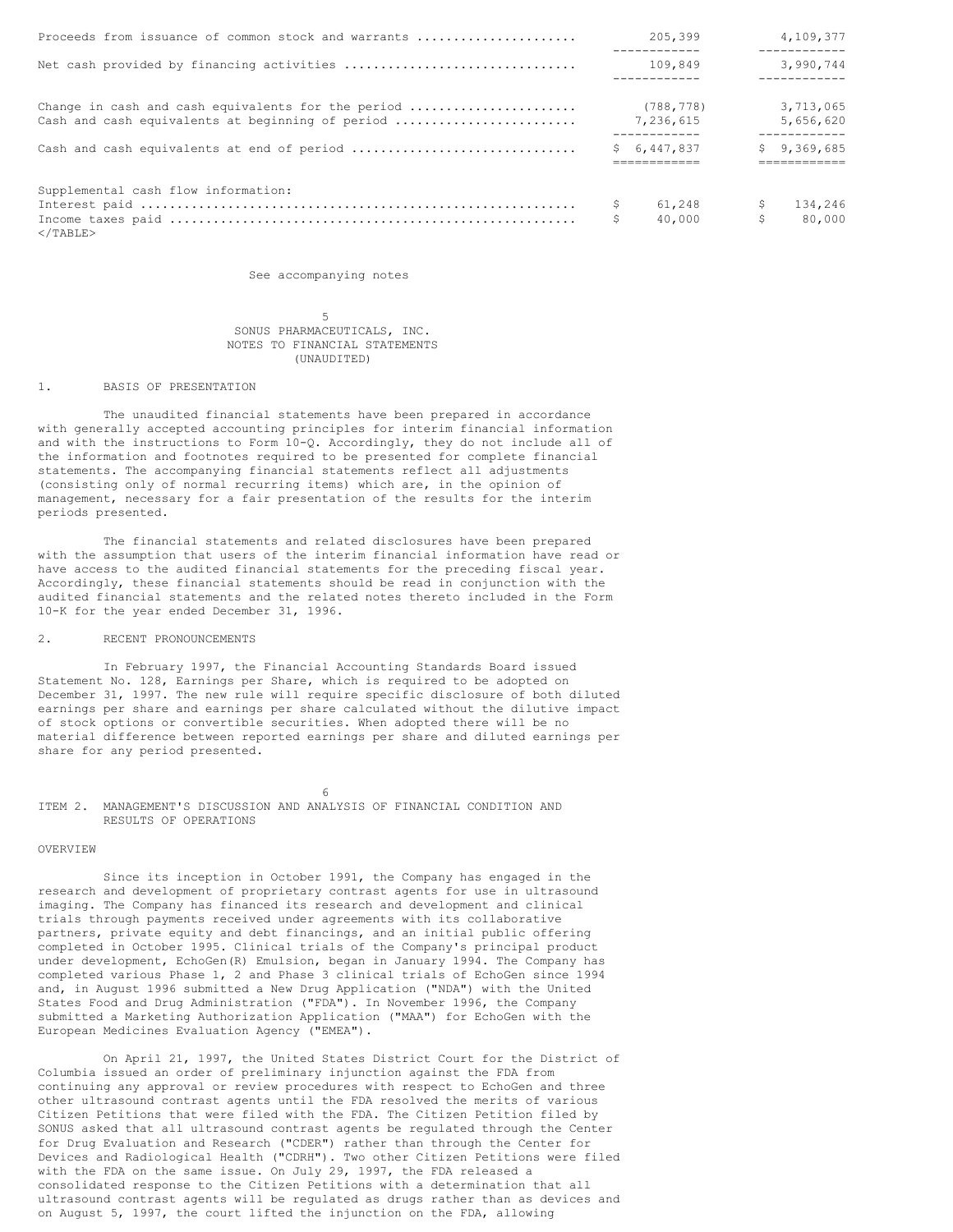resumption of approval and review procedures with respect to the EchoGen NDA.

The Company will not be able commence sales of EchoGen unless and until it receives the appropriate regulatory approvals in the United States and the various international markets. To date, all of the Company's revenues have been derived from agreements with third parties for the collaborative development of EchoGen worldwide.

In May 1996, the Company formed a strategic alliance with Abbott Laboratories ("Abbott") for marketing and sale of EchoGen in the United States. Under the agreement, Abbott has agreed to pay the Company \$31.0 million in up-front, clinical support and milestone payments, of which \$16.0 million has been paid as of June 30, 1997. In addition, Abbott purchased in May 1996, for \$4.0 million, warrants to acquire 500,000 shares of common stock of the Company, equal to approximately six percent (6%) of the Company's outstanding common stock. The warrants are exercisable over five years at \$16.00 per share. In October 1996, the Company and Abbott entered into an agreement expanding Abbott's territory to include Europe, Latin America, Canada, Middle East, Africa and certain Asia/Pacific countries. Under the October 1996 agreement, Abbott has agreed to pay the Company \$34.6 million in license and milestone payments, a portion of which will be credited against future royalties once EchoGen is approved for commercial sale. As of June 30, 1997, \$4.4 million has been paid.

In April 1993, the Company granted Daiichi Pharmaceutical Co. Ltd. ("Daiichi"), an option to acquire exclusive marketing and distribution rights to EchoGen in certain countries in the Pacific Rim. In March 1995, Daiichi exercised the option and entered into a license agreement with the Company. As of June 30, 1997, Daiichi has paid the Company option and license fees totaling \$9.8 million and \$3.0 million in the form of milestone payments and has agreed to pay an additional \$19.2 million in the form of milestone payments conditioned on the achievement of certain clinical development, regulatory and commercialization milestones in Japan. In addition to the option and license agreements, Daiichi entered into a convertible subordinated debenture purchase agreement with the Company in November 1993 under which the Company issued a convertible subordinated debenture to Daiichi in the principal amount of \$3.0 million, which was converted into 462,857 shares of common stock concurrently with the closing of the Company's initial public offering in October 1995.

The Company's results of operations have varied and will continue to vary significantly from quarter to quarter and depend on, among other factors, the timing of fees and milestone payments made by collaborative partners, the entering into product license agreements by the Company and the timing and costs of the clinical trials conducted by the Company. The Company's current collaborative partners can terminate their agreements at any time, and there can be no assurance that the Company will receive any additional funding or milestone payments.

7

## RESULTS OF OPERATIONS

Revenue from collaborative agreements increased to \$4.7 million for the three months ended June 30, 1997 as compared to \$4.4 million for the three months ended June 30, 1996. The revenue in the current period represents a regular quarterly payment from Abbott of \$1.0 million, as well as milestone payments from Abbott of \$3.7 million. The prior period revenue represents \$4.0 million received upon signing the strategic alliance agreement with Abbott and a \$400,000 quarterly payment under the license agreement with Daiichi. For the first six months of 1997, revenue from collaborative agreements increased to \$9.8 million for the six months ended June 30, 1997 as compared to \$4.8 million for the six months ended June 30, 1996.

Research and development expenses increased to \$2.9 million for the three months ended June 30, 1997 from \$2.7 million for the three months ended June 30, 1996, primarily due to personnel additions, and continued investment in ongoing research activities. For the first six months of 1997, research and development expenses decreased to \$5.5 million as compared to \$6.9 million for the six months ended June 30, 1996. The decrease was primarily due to a reduction in clinical trial expenses in the first quarter of 1997 resulting from the completion of two Phase 3 clinical trials of EchoGen during the first six months of 1996. However, the Company has recently commenced new clinical trial studies for additional indications for EchoGen which is expected to result in higher research and development expenses in future quarters.

General and administrative expenses increased to \$1.6 million for the three months ended June 30, 1997 from \$809,000 for the three months ended June 30, 1996. For the first six months of 1997, general and administrative expenses increased to \$2.8 million as compared to \$1.7 million for the six months ended June 30, 1996. The increases in the current periods reflect an increase in the costs of filing and prosecuting patent applications, the implementation of marketing programs in anticipation of the FDA approval and planned product launch of EchoGen, and growth in personnel.

The Company anticipates operating expenses will increase in future quarters due to on-going and planned clinical trials to study additional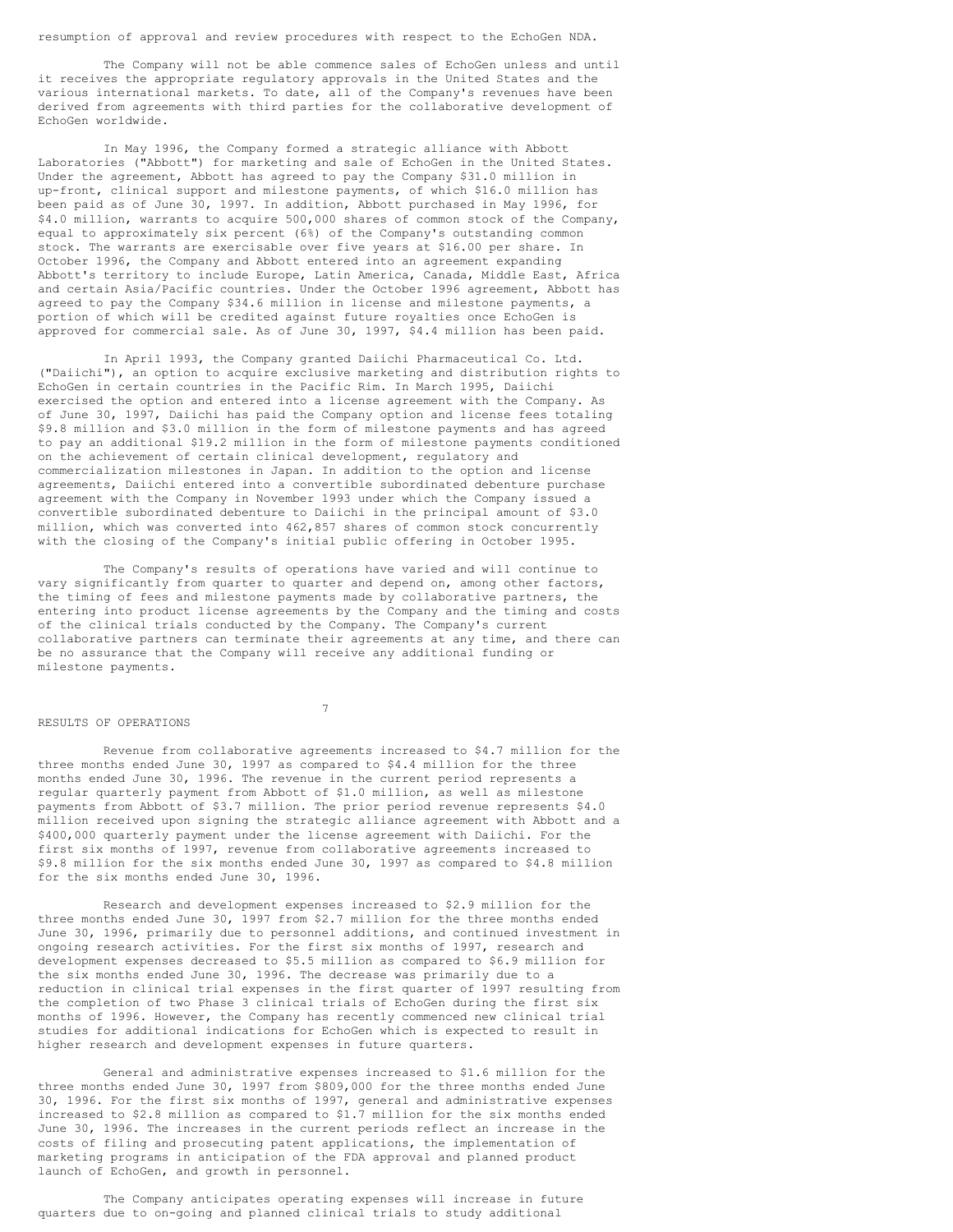indications for EchoGen and due to higher marketing and administrative expenses as the Company continues to prepare for commercialization of EchoGen. The Company may also incur significant expenses relating to pending litigation. See "Legal Proceedings". In addition, revenues in future quarters are partially dependent upon the timing of certain regulatory milestones.

Interest income increased to \$271,000 and \$521,000 for the three and six months ended June 30, 1997 as compared to \$169,000 and \$302,000 for the three and six months ended June 30, 1996, respectively, primarily reflecting a larger average invested cash balance as a result of payments from the Abbott and Daiichi strategic alliances.

Income tax expense was \$0 and \$40,000 for the three months ended June 30, 1997 and 1996 and was \$190,000 and \$80,000 for the six months ended June 30, 1997 and 1996, respectively. Income tax expense primarily represents withholding taxes relating to the collaborative payments received from Daiichi, however, income tax expense for the six months ended June 30, 1997, also includes the Company's estimated federal income tax payment.

#### LIQUIDITY AND CAPITAL RESOURCES

The Company has financed its operations since inception with payments from collaborative partners, proceeds from an initial public offering, proceeds from the issuance of stock and warrants, and a \$5.0 million line of credit. At June 30, 1997, the Company had cash, cash equivalents and marketable securities of \$26.7 million, compared to \$25.1 million at December 31, 1996. Cash provided by operations for the six months ended June 30, 1997 was \$2.0 million as compared to cash used in operations of \$2.9 million for the six months ended June 30, 1996.

In August 1997, the Company renewed a loan agreement with Silicon Valley Bank which provides for a \$5.0 million revolving line of credit facility, which is secured by the tangible assets of the Company. At June 30, 1997 there was \$5.0 million outstanding under the line of credit. The line of credit expires in August 1998 and bears interest at the prime rate plus 1.0% per annum and the Company is required to maintain certain minimum balances of cash, cash equivalents and marketable securities.

8

The Company expects that its cash needs will increase in future periods due to ongoing and planned clinical trials of EchoGen, initiates clinical trials for additional applications of the Company's technology and as the Company prepares for commercialization of EchoGen and pending litigation. The Company estimates that existing cash, cash equivalents and marketable securities will be sufficient to meet the Company's capital requirements for at least the next 12 months. The Company's future capital requirements will, however, depend on many factors, including the progress of the Company's research and development programs, clinical trials, the time and costs required to gain regulatory approvals, the ability of the Company to obtain and retain continued funding from third parties under collaborative agreements, the costs of filing, prosecuting and enforcing patents, patent applications, patent claims and trademarks, the costs of marketing and distribution, the status of competing products and the market acceptance of the Company's products, if and when approved. The Company may have to raise substantial additional funds to complete development of any product or to commercialize any products if and when approved by the FDA. There can be no assurance that additional financing will be available on acceptable terms, if at all.

## FORWARD-LOOKING STATEMENTS

This Quarterly Report on Form 10-Q contains certain forward-looking statements within the meaning of Section 27A of the Securities Act of 1933 and Section 21E of the Securities Exchange Act of 1934, and the Company intends that such forward-looking statements be subject to the safe harbors created thereby. Examples of these forward-looking statements include, but are not limited to, (i) the progress and results of clinical trials, (ii) future marketing approvals, (iii) the anticipated outcome or financial impact of litigation, (iv) future product revenues, and (v) the future uses of capital and financial needs of the Company. While these statements are made by the Company based on management's current beliefs and judgment, they are subject to risks and uncertainties that could cause actual results to vary.

In evaluating such statements, stockholders and investors should specifically consider a number of factors and assumptions, including those discussed in the text and the financial statements and their accompanying footnotes in this Report and the risk factors detailed from time to time in the Company's filings with the Securities and Exchange Commission. As discussed in the Company's annual report on From 10-K filed March 19, 1997, actual results could differ materially from those projected in the forward-looking statements as a result of the following factors, among others: uncertainty of governmental regulatory requirements in the U.S. and foreign countries; lengthy regulatory approval process; uncertainty of safety and efficacy; uncertainty of clinical trials; uncertainty of market acceptance; competitive products; future capital requirements and uncertainty of additional funding and dependence on third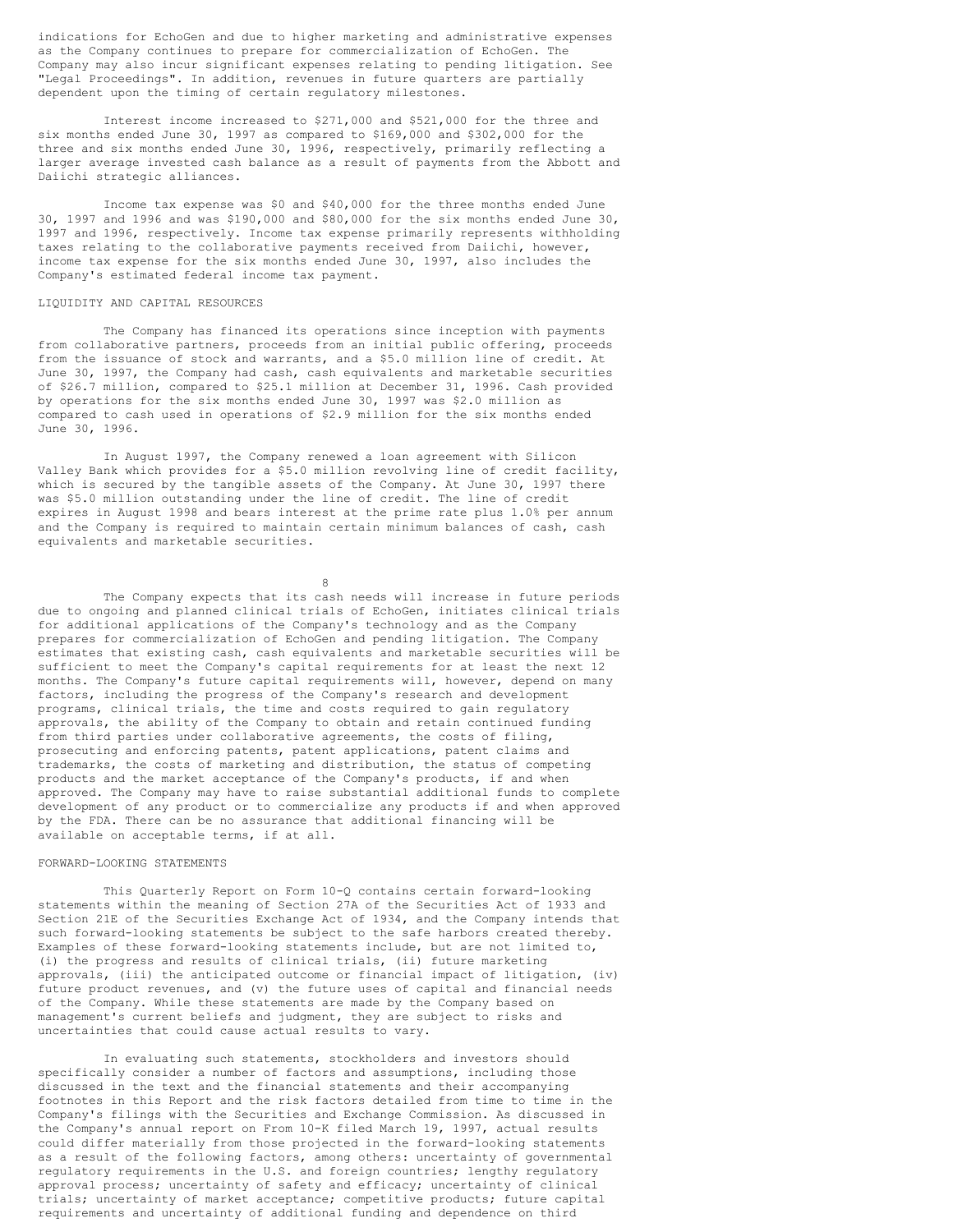#### PART II. OTHER INFORMATION

# 9

### ITEM 1. LEGAL PROCEEDINGS

 $<$ TABLE>

On August 1, 1997, the Company was notified of a lawsuit filed in the U.S. District Court for the District of Columbia by Molecular Biosystems, Inc. (MBI) and Mallinckrodt, Inc. against SONUS, Nycomed Imaging A.S., ImaRx Pharmaceutical Corp., DuPont Merck, and Bracco International B.V. The suit alleges that certain of the companies' ultrasound contrast agent patents are invalid, and that SONUS has made false public statements and engaged in other actions intended to damage MBI and Optison(TM). No discovery proceedings have been undertaken in connection with this action. However, based on the extensive patent investigations that have been undertaken by the Company and other information presently available to the Company, the Company believes this suit is without merit and will vigorously defend and assert its rights under its eight U.S. patents to fluorocarbon-based ultrasound contrast agents. The Company believes the lawsuit will not affect the anticipated resumption of the EchoGen New Drug Application review nor will it have any adverse impact on the marketing of EchoGen following approval.

ITEM 4. SUBMISSION OF MATTERS TO A VOTE OF SECURITY HOLDERS

The Company's Annual Meeting of Stockholders was held on June 18, 1997. At the Annual Meeting there were three matters submitted to a vote of security holders. Proxies were solicited pursuant to Section 14(a) of the Securities and Exchange Commission adopted pursuant thereto. There was no solicitation in opposition to management's nominees as listed in the proxy statement. Each director nominated and proposal submitted to a vote passed and the voting outcome of each proposal is as follows:

1. Election of the following four (4) directors to serve until the next annual meeting of stockholders or until their successors are elected and have qualified (the following votes reflect cumulative voting):

| <caption></caption>                          |                              |                |                                                                                                                                                                                                                        |                                           |                      |                                            |                                |  |
|----------------------------------------------|------------------------------|----------------|------------------------------------------------------------------------------------------------------------------------------------------------------------------------------------------------------------------------|-------------------------------------------|----------------------|--------------------------------------------|--------------------------------|--|
|                                              | Nominee<br>-------           |                | For<br>$---$                                                                                                                                                                                                           |                                           |                      |                                            |                                |  |
| $<$ S $>$                                    | Donald Milder<br>Harry Shoff |                | Steven C. Quay, M.D., Ph.D.                                                                                                                                                                                            | <<<br>7,061,385<br>7,061,385<br>7,061,385 |                      |                                            |                                |  |
| $<$ /TABLE>                                  | Dwight Winstead              |                |                                                                                                                                                                                                                        | 7,061,185                                 |                      |                                            |                                |  |
| 2.                                           |                              |                | Approval of an amendment to the Company's Incentive Stock Option,<br>Nonqualified Stock Option and Restricted Stock Purchase Plan -- 1991 to<br>increase the number of shares subject thereto to a total of 1,500,000: |                                           |                      |                                            |                                |  |
| $<$ TABLE><br>$<$ S $>$<br>$\langle$ /TABLE> |                              |                | <<<br>For: 6,866,163 Against: 127,963 Abstain: 13,530                                                                                                                                                                  |                                           | <<                   |                                            | <<<br>Broker Non-votes: 79,529 |  |
| 3.                                           |                              |                | Ratification of Ernst & Young LLP as independent auditors of the<br>Company for the fiscal year ending December 31, 1997:                                                                                              |                                           |                      |                                            |                                |  |
| $<$ TABLE><br>$<$ S $>$<br>$\langle$ /TABLE> |                              |                | <<<br>For: 7,071,395 Against: 9,008                                                                                                                                                                                    |                                           | <<<br>Abstain: 6,782 |                                            | <<<br>Broker Non-votes:        |  |
|                                              |                              |                | ITEM 6. EXHIBITS AND REPORTS ON FORM 8-K                                                                                                                                                                               |                                           |                      |                                            |                                |  |
|                                              | (a)                          | EXHIBITS       |                                                                                                                                                                                                                        |                                           |                      |                                            |                                |  |
| $<$ TABLE><br><caption></caption>            |                              | Number         | Description                                                                                                                                                                                                            |                                           |                      |                                            |                                |  |
| $<$ S $>$<br>$\langle$ /TABLE>               |                              | ------<br>11.1 | -----------<br><<                                                                                                                                                                                                      |                                           |                      | Computation of net income (loss) per share |                                |  |
|                                              | (b)                          |                | REPORTS ON FORM 8-K                                                                                                                                                                                                    |                                           |                      |                                            |                                |  |
|                                              |                              |                | The Company filed no reports on Form 8-K during the quarter<br>ended June 30, 1997.                                                                                                                                    |                                           |                      |                                            |                                |  |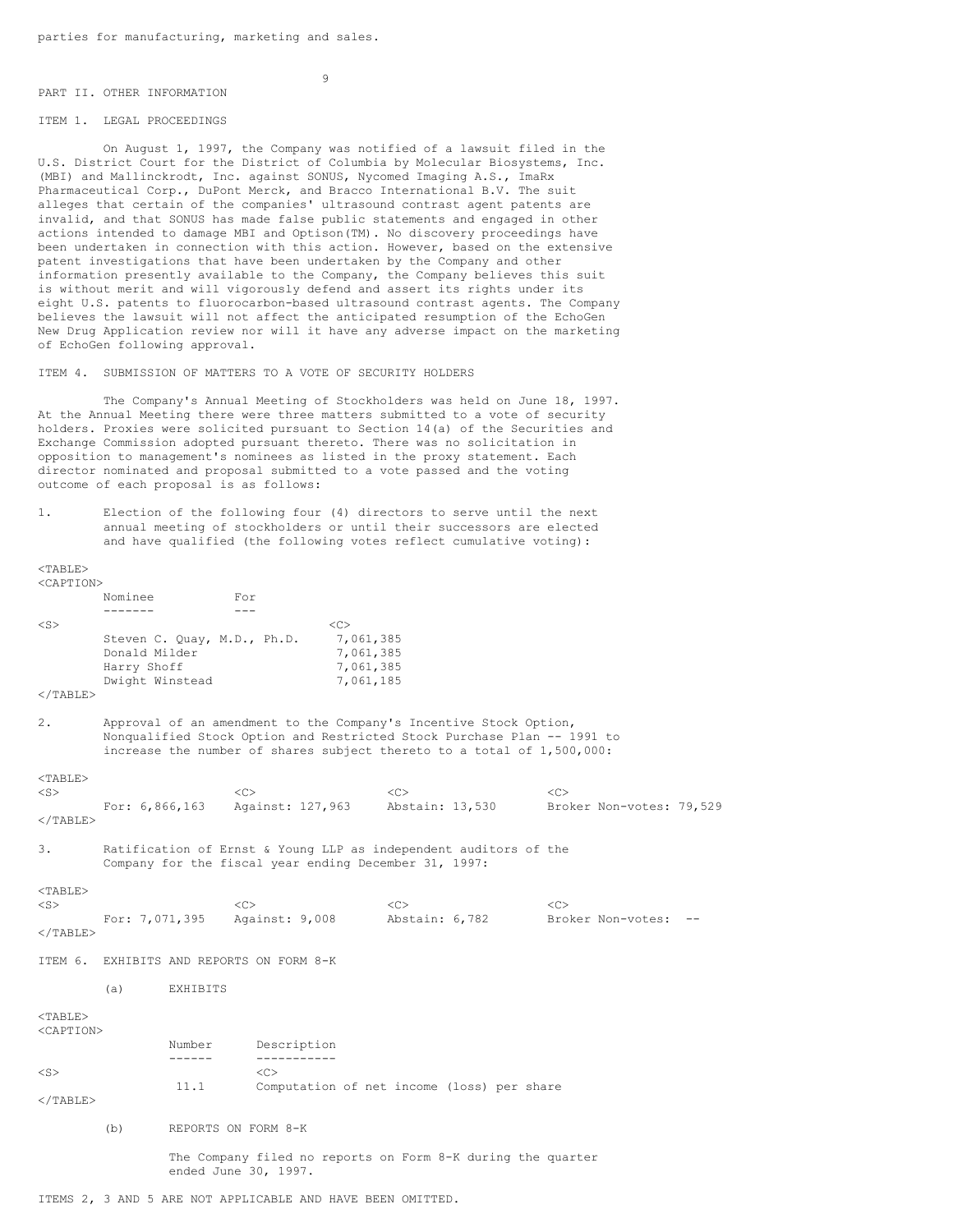## SIGNATURES

In accordance with the requirements of the Exchange Act, the registrant caused this report to be signed on its behalf by the undersigned, thereunto duly authorized.

SONUS PHARMACEUTICALS, INC.

| Date: August 11, 1997 | $\text{By:}$ / |  |
|-----------------------|----------------|--|
|                       |                |  |
|                       |                |  |

/s/ Gregory Sessler -------------------- Gregory Sessler Chief Financial Officer and Assistant Secretary

11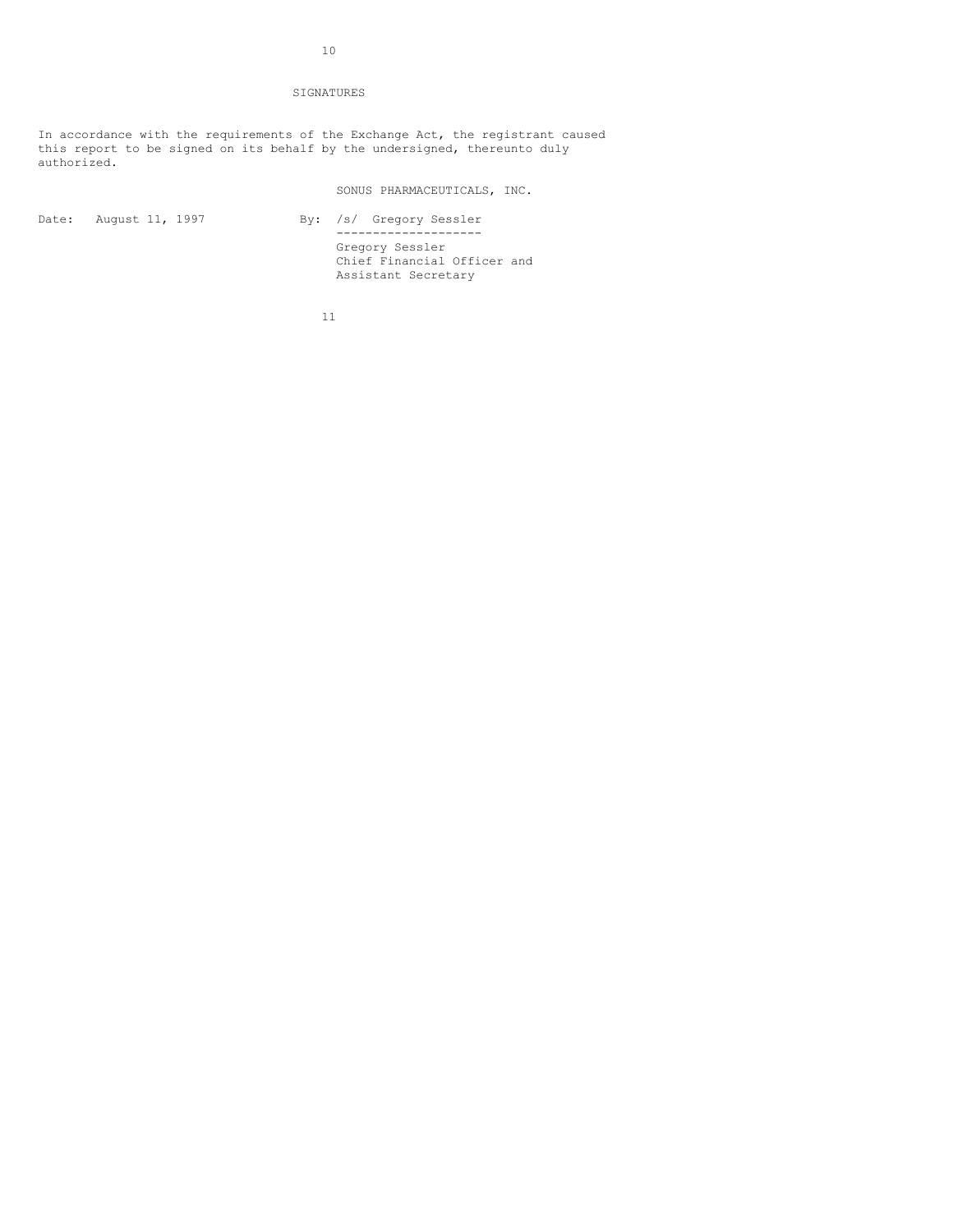# EXHIBIT 11.1

# SONUS PHARMACEUTICALS, INC.

## COMPUTATION OF NET INCOME (LOSS) PER SHARE

 $<$ TABLE $>$ <CAPTION>

|                                                                              | Three Months Ended<br>June 30, |                         | Six Months Ended<br>June 30, |                 |
|------------------------------------------------------------------------------|--------------------------------|-------------------------|------------------------------|-----------------|
|                                                                              | 1997                           | 1996                    | 1997                         | 1996            |
| $<$ S $>$                                                                    | <<                             | <<                      | <<                           | <<              |
| Net income (loss)                                                            | Ŝ.<br>405,593                  | $\mathsf{S}$<br>980,922 | \$1,761,780                  | \$(3, 726, 782) |
| Weighted average shares outstanding                                          | 8,555,566                      | 8,461,220               | 8,543,616                    | 8,455,550       |
| Net effect of common stock<br>equivalents using the<br>treasury stock method | 869,717                        | 629,725                 | 918,228                      |                 |
| Shares used in computation of net<br>income (loss) per share                 | 9,425,283                      | 9,090,945               | 9,461,844                    | 8,455,550       |
| Net income (loss) per share                                                  | S<br>0.04                      | \$<br>0.11              | \$<br>0.19                   | S.<br>(0.44)    |

 $\rm <$  /TABLE>

12